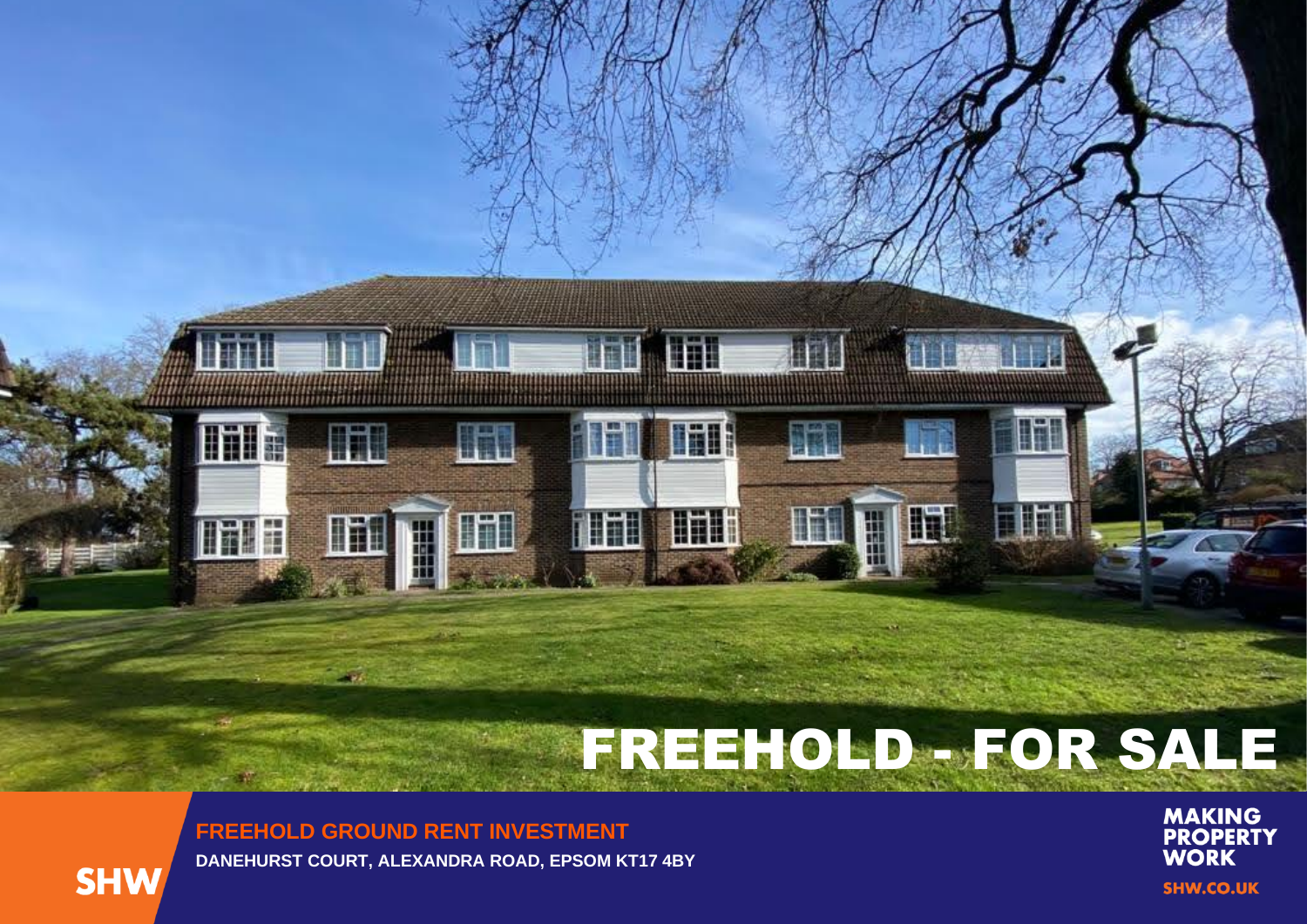# **DANEHURST COURT, ALEXANDRA ROAD, EPSOM KT17 4BY FREEHOLD GROUND RENT INVESTMENT**

# **SUMMARY**

**SHW** 

On behalf of private clients SHW are delighted to offer this freehold ground rent investment opportunity in Epsom.

#### **PROPERTY HIGHLIGHTS**

- Freehold Ground Rent Investment / Residential Development Opportunity
- Potential to develop the surrounding gardens and / or airspace, subject to obtaining planning permission, and confirming whether the required freeholder rights exist
- Danehurst Court comprises 3x detached three-storey purpose-built blocks comprising 30 flats, a terrace of garages and communal gardens
- All flats are sold-off on long-leasehold interests and produce a ground rent income
- The freehold interest is offered for sale subject to the long-leases and subject to contract at the following guide prices:
	- Unconditional offers are requested in the region of **£75,000**
	- Subject to Planning offers are also invited price on application





# **VIEWINGS 020 8662 2700**

**Richard Pillow rpillow@shw.co.uk 07947 373 868 Matt Morris mmorris@shw.co.uk 07894 692 426**



SHW prepares sales and letting particulars diligently and all reasonable steps are taken to ensure that they are correct. Neither a seller nor a landlord nor SHW will, however, be under any liability to any purchaser or te SHW may not have all the information required by a prospective purchaser or tenant in its possession, may not be able to obtain it and may not be able to verify all the information which it does hold. The mention of applia systems in this description does not imply that they are in working order. Prospective purchasers should make their own investigations before finalising any agreement to purchase or lease. Note: Any maps or plans included **MAKING PROPERTY WORK SHW.CO.UK**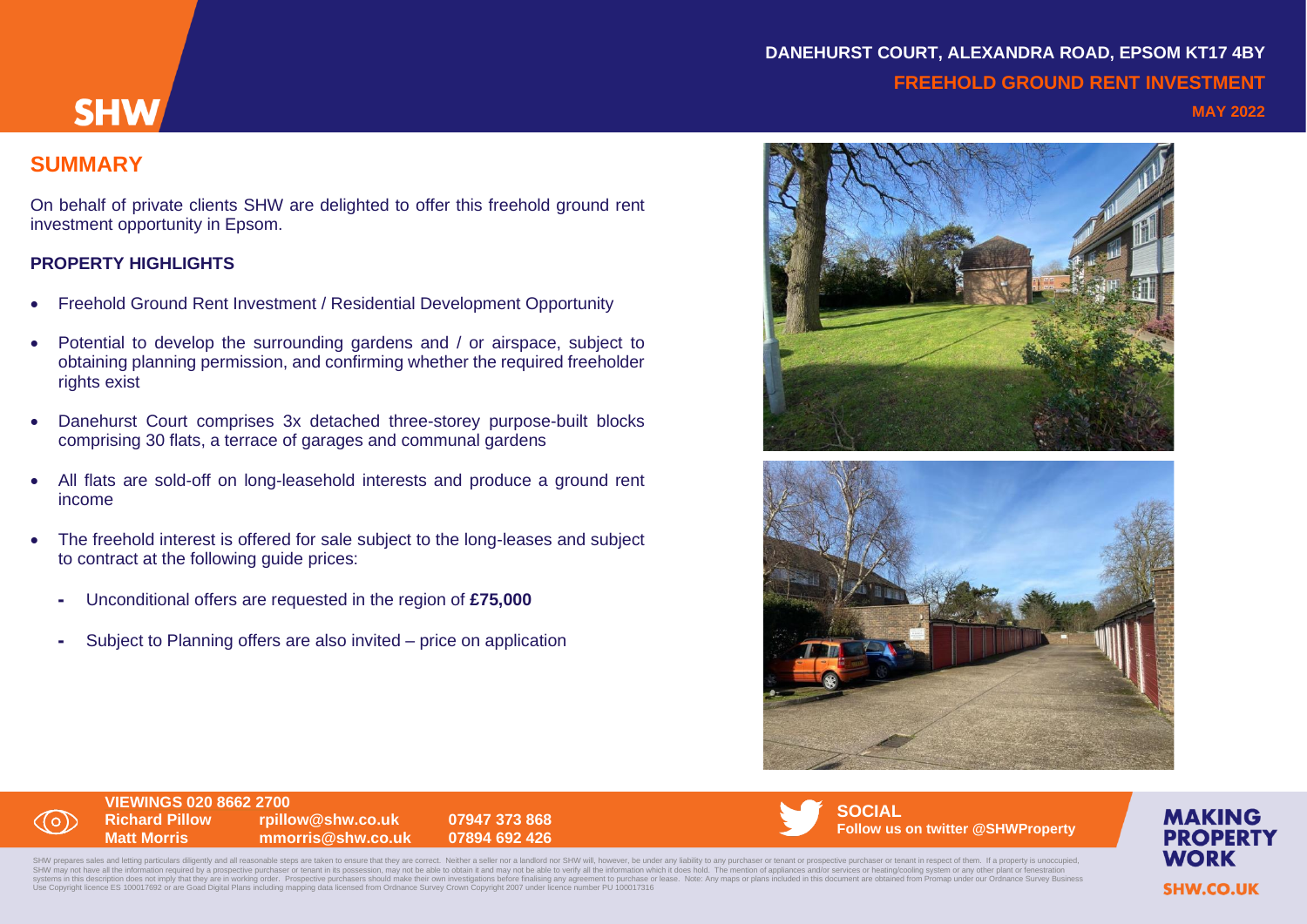# **DANEHURST COURT, ALEXANDRA ROAD, EPSOM KT17 4BY FREEHOLD GROUND RENT INVESTMENT**

#### **MAY 2022**

#### **LOCATION**

**SHW** 

The property is located on Alexandra Road, Epsom.

Epsom railway station is located 0.9 miles from the property which provides direct links to London Victoria in 44 minutes, London Bridge in 43 minutes and London Waterloo in 36 minutes.

The local authority is Epsom & Ewell Borough Council.

#### **DESCRIPTION**

Danehurst Court comprises 3x detached three-storey purpose-built blocks comprising 30x flats. There are large communal grounds and a terrace of garages to the rear of the plot.

The site area extends to 1.498 acres (0.60 hectares).

#### **LEASE PROFILE**

( O )

The 30x flats have been sold off on virtual freehold interests by way of a 999 year lease and includes ownership of the garages to the rear. Two of the garages are not sold-off, one of these is vacant and one produces £600 per annum.

The total ground rental income is £750.00 per annum gross.

#### **DEVELOPMENT OPPORTUNITY**

There may be potential to develop the surrounding gardens and / or airspace above the existing residential, subject to obtaining planning permission, and confirming whether the required freeholder rights exist.



**VIEWINGS 020 8662 2700 Richard Pillow rpillow@shw.co.uk 07947 373 868 Matt Morris mmorris@shw.co.uk 07894 692 426**

**SOCIAL Follow us on twitter @SHWProperty**

SHW prenares sales and letting particulars diligently and all reasonable steps are taken to ensure that they are correct. Neither a seller nor a landlord nor SHW will, however, be under any liability to any purchaser or te SHW may not have all the information required by a prospective purchaser or tenant in its possession, may not be able to obtain it and may not be able to verify all the information which it does hold. The mention of applia systems in this description does not imply that they are in working order. Prospective purchasers should make their own investigations before finalising any agreement to purchase or lease. Note: Any maps or plans included

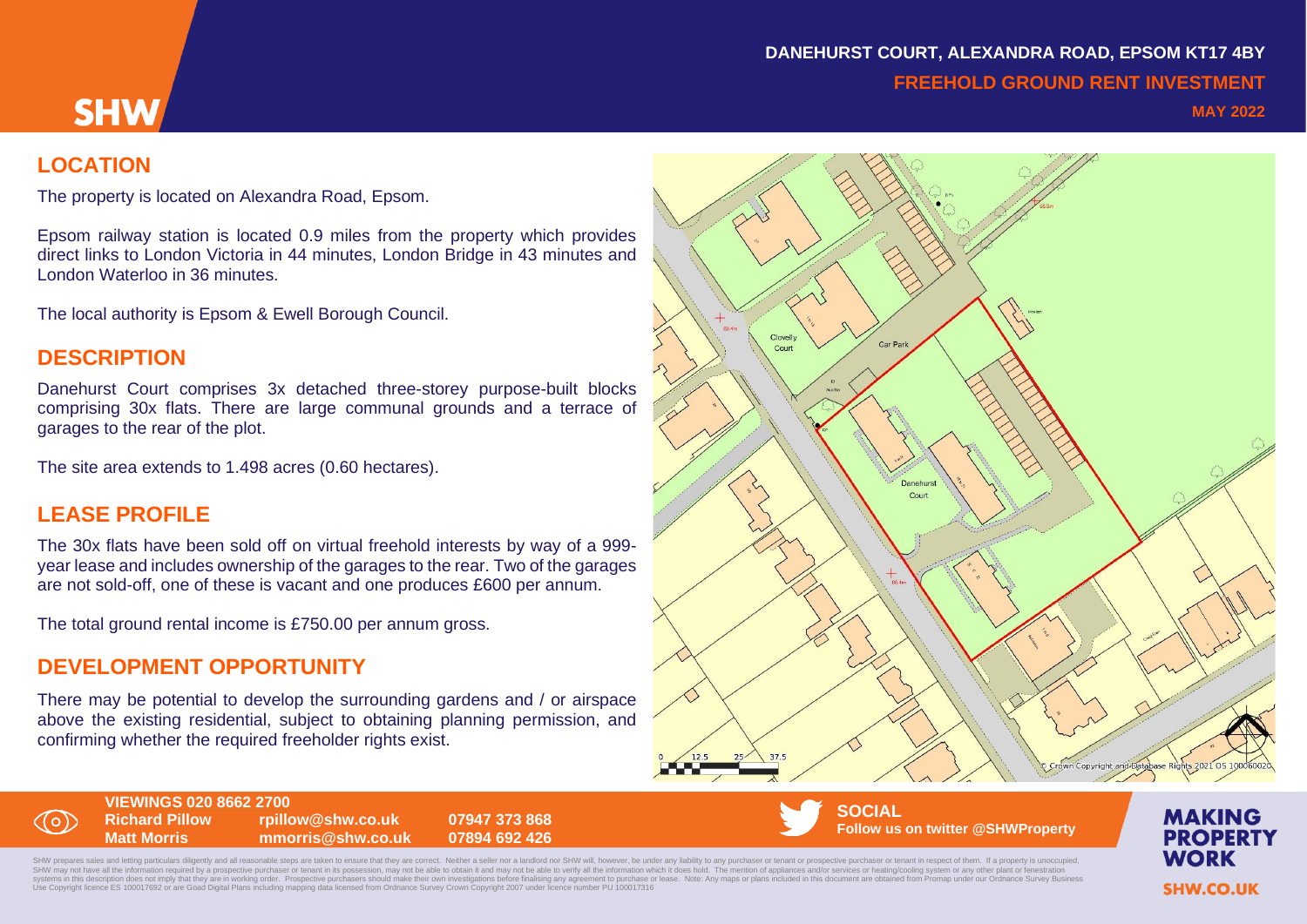# **SHW**

((o)

### **TENANCY SCHEDULE**

We understand that all the 30 flats have been sold-off on long-leasehold interests, all of which produce ground rent income. The ground rent is due annually on 24<sup>th</sup> June.

| <b>FLAT NO</b> | <b>TERM</b> | <b>LEASE DATE</b> | <b>RENT (PER ANNUM)</b> |
|----------------|-------------|-------------------|-------------------------|
| 1              | 999 years   | 17/06/1970        | £25.00                  |
| $\overline{2}$ | 999 years   | 17/07/1970        | £25.00                  |
| 3              | 999 years   | 24/04/1970        | £25.00                  |
| 4              | 999 years   | 10/07/1970        | £25.00                  |
| 5              | 999 years   | 10/10/1969        | £25.00                  |
| 6              | 999 years   | 12/06/1970        | £25.00                  |
| $\overline{7}$ | 999 years   | 11/11/1969        | £25.00                  |
| 8              | 999 years   | 04/12/1969        | £25.00                  |
| 9              | 999 years   | 28/04/1970        | £25.00                  |
| 10             | 999 years   | 22/10/1970        | £25.00                  |
| 11             | 999 years   |                   | £25.00                  |
| 12             | 999 years   | 04/09/1970        | £25.00                  |
| 13             | 999 years   | 30/12/1970        | £25.00                  |
| 14             | 999 years   | 11/09/1970        | £25.00                  |
| 15             | 999 years   | 01/02/1971        | £25.00                  |
| 16             | 999 years   | 18/12/1970        | £25.00                  |
| 17             | 999 years   | 16/11/1970        | £25.00                  |
| 18             | 999 years   | 12/11/1970        | £25.00                  |
| 19             | 999 years   | 04/09/1970        | £25.00                  |
| 20             | 999 years   | 12/02/1971        | £25.00                  |
| 21             | 999 years   | 01/12/1971        | £25.00                  |
| 22             | 999 years   | 14/09/1970        | £25.00                  |
| 23             | 999 years   | 16/07/1970        | £25.00                  |
| 24             | 999 years   | 18/12/1969        | £25.00                  |
| 25             | 999 years   | 30/01/1970        | £25.00                  |
| 26             | 999 years   |                   | £25.00                  |
| 27             | 999 years   | 31/10/1969        | £25.00                  |
| 28             | 999 years   | 20/01/1970        | £25.00                  |
| 29             | 999 years   | 10/10/1969        | £25.00                  |
| 30             | 999 years   | 10/10/1969        | £25.00                  |
| <b>TOTAL</b>   |             |                   | £750.00                 |





#### **VIEWINGS 020 8662 2700 Richard Pillow rpillow@shw.co.uk 07947 373 868 Matt Morris mmorris@shw.co.uk 07894 692 426**

**SOCIAL Follow us on twitter @SHWProperty**

SHW prepares sales and letting particulars diligently and all reasonable steps are taken to ensure that they are correct. Neither a seller nor a landlord nor SHW will, however, be under any liability to any purchaser or te SHW may not have all the information required by a prospective purchaser or tenant in its possession, may not be able to obtain it and may not be able to verify all the information which it does hold. The mention of applia



**MAKING**